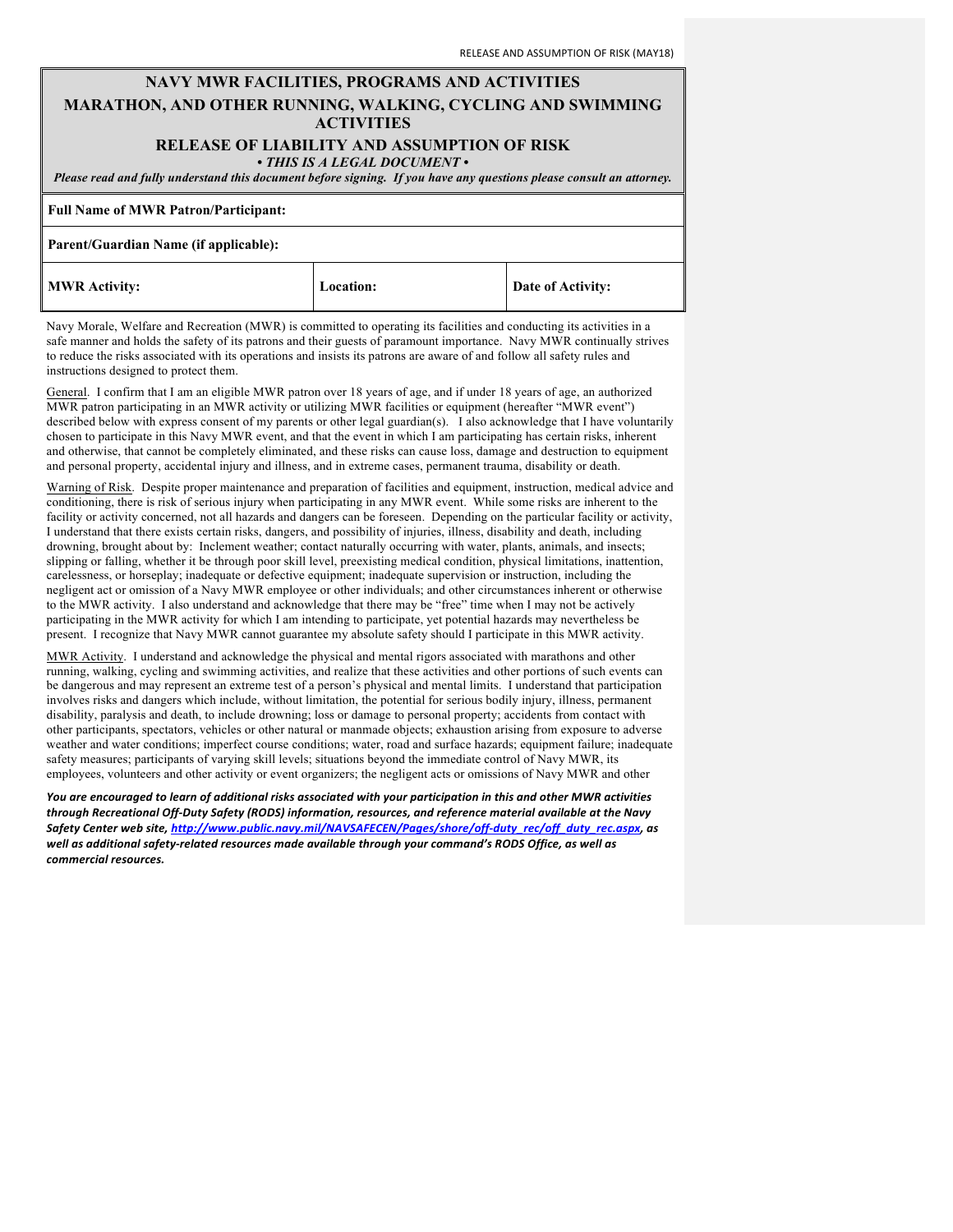individuals and officials; undefined harm or damage which may not be readily foreseeable, and other presently unknown risks and dangers ("risks"). I know that I am participating in a potentially hazardous activity, and that I should not enter this activity unless I am medically able and properly trained. I understand that these risks may be caused in whole or in part by my own actions or inactions, the actions or inactions of others participating in the activity or event, or the acts, inaction or negligence of the released parties described herein. I agree to be familiar with and abide by the rules and regulations established for this event, and I also accept sole responsibility for my own conduct and actions while participating in the activity, as well as the condition and adequacy of my equipment. I hereby expressly assume all such risks and responsibility including, but not limited to, falls, contact with other participants, contact with motor vehicles, the effects of weather, including rain, high heat, humidity, water and ground conditions, traffic, with all such risks being known and appreciated by me.

Medical Information and Consent to Treatment. In the event of injury or illness, I authorize on behalf of myself (or my child/ward, having not attained the age of 18 years), Navy MWR to provide or otherwise secure first aid treatment, and to secure medical treatment from or at the nearest and most adequate medical facility of its choice. This first aid and medical treatment authorization form is completed and signed of my own free will with the sole purpose of authorizing first aid and medical treatment under non-emergency and emergency circumstances for myself (or my child or ward).

Medical Insurance. I have adequate health, disability and life insurance for my family and myself. I hereby give permission for transportation to any medical facility or hospital, and I authorize for any MWR employee or volunteer, or any medical personnel to render necessary emergency medical care for my family or me. I hereby authorize the release of any medical information, including information concerning my blood-borne infectious diseases status, in the possession of Navy MWR to any medical facility, hospital, ambulance, first aid provider or other medical care provider rendering care of my behalf, and, hereby waive any action or claim against Navy MWR and its personnel, any health care facility or provider, or first aid provider for release of this medical information, including my blood-born infectious diseases status.

### **ACKNOWLEDGMENT AND SIGNATURE**

**By my signature, below, I acknowledge that I have read the entire release of liability and assumption of risk form and that I unconditionally release and hold harmless the Department of the Navy, Navy MWR (a nonappropriated fund instrumentality (NAFI)), and its employees against and for all liability, cost, expenses, claims, and damages for which the U.S. Navy or Navy MWR might otherwise become liable by reason of any accidents, or injuries to or death by any persons, or damage to property, or both, in any manner arising or resulting from, caused by, connected with or related to the presence of any such person upon such property, facilities or premises, regardless of how, where, or when such injury, death or damage occurs even if caused by the negligence of Department of the Navy, Navy MWR (NAFI), agents, servants, or employees, or due to conditions or operation on or defects in the premises. Further, my signature below also signifies that I have read this RELEASE OF LIABILITY AND ASSUMPTION OF RISK document and fully understand all its terms. I execute it voluntarily and with full knowledge of its significance.** 

**FULL NAME OF MWR PATRON/PARTICIPANT:** *(Please Print)*

**FULL NAME OF PATRON'S/PARTICIPANT'S PARENT OR LEGAL GUARDIAN(S):** *(Please Print)*

**SIGNATURE OF PATRON'S/PARTICIPANT'S PARENT OR LEGAL GUARDIAN(S):**

**DATE OF SIGNATURE:**

You are encouraged to learn of additional risks associated with your participation in this and other MWR activities through Recreational Off-Duty Safety (RODS) information, resources, and reference material available at the Navy Safety Center web site, http://www.public.navy.mil/NAVSAFECEN/Pages/shore/off-duty\_rec/off\_duty\_rec.aspx, as well as additional safety-related resources made available through your command's RODS Office, as well as *commercial resources.*

Brining, McKinsey B …, 11/18/21 9:13 AM **Formatted:** Font:(Default) Times New ing, McKinsey B …, 11/18/21 9:12 AM **Deleted: I unconditionally release and hold harmless the Department of the Navy, Navy MWR**